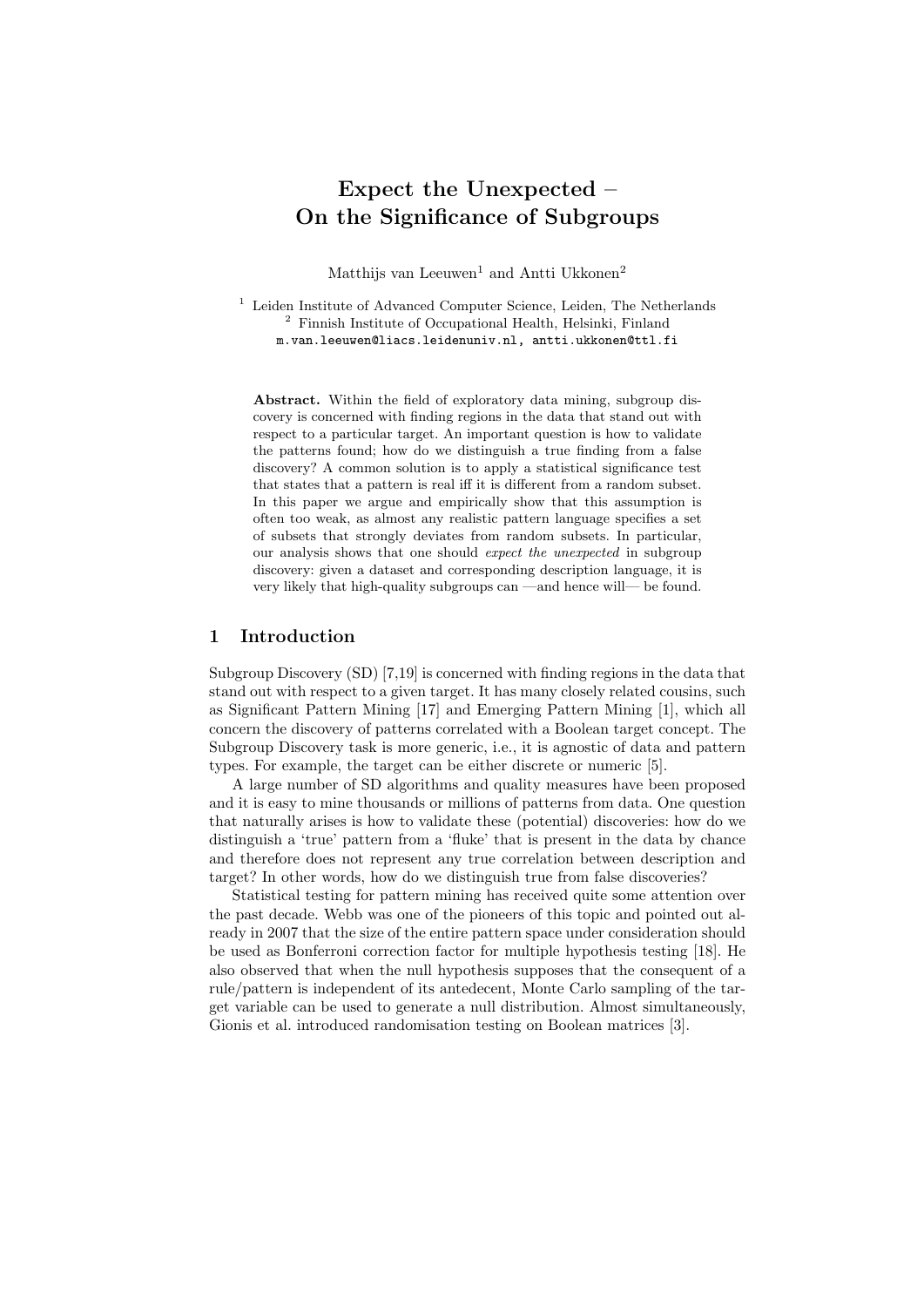Permutation tests [4] are a non-parametric approach to hypothesis testing, with the main advantage that  $p$ -values are computed from simulations instead of formulas of parametric distributions. This makes them especially suitable for situations where the null-hypothesis cannot be assumed to have a known parametric form. As a result, permutation tests have since become fairly popular in the data mining community and have been used for, e.g., studying classifier performance [15] and statistical testing for subgroup discovery [2].

More recently, several efficient statistical pattern mining methods have been proposed, mostly for rule discovery in Boolean matrices. Hämäläinen, for example, proposed Kingfisher [6], for efficiently searching for both positive and negative dependency rules based on Fisher's exact test. Terada et al. [17] introduced LAMP, which considers a similar setting but employs a smaller Bonferroni correction based on the notion of 'testable patterns'. Recently improvements have been introduced that make LAMP more efficient [13] and versatile [12].

Expect the unexpected The technical assumption underlying most statistical tests for pattern mining is that of exchangeability of the observations under the null hypothesis [4]. Simply put, a priori the selection of any subset of the data is deemed to be equally likely and the observed patterns are tested against this assumption. In this paper we argue and empirically show that this assumption is often too weak: in practice almost any pattern language and dataset specify a set of data subsets that strongly deviates from this assumption.

In particular, we will investigate how likely it is to observe a completely random subset having a large effect size, i.e., a large deviation from the global distribution. As we will see, this probability tends to be very small. Next, we will investigate how likely it is that a given description language, i.e., a set of possible patterns, contains descriptions having large effect size. As we will see, this probability tends to be substantially larger. As a result, we conclude that one should expect the unexpected in pattern mining in general and in subgroup discovery in particular: given a dataset and a description language, it is very likely that high-quality subgroups can —and hence will— be found.

One possible conclusion to draw from this is that null-hypothesis significance testing for individual patterns should be used with caution: although it helps to eradicate some very obvious false discoveries, the often-used null hypothesis based on exchangeability may be too weak for the p-values to be useful. Note that we are not the first to warn for the use of significance-based filtering in pattern mining [11], but we are the first to analyse and empirically investigate the effect of the description languages used in pattern mining and their relation to the null hypothesis that assumes random data subsets.

Section 2 introduces the basics of Subgroup Discovery, after which Section 3 presents our approach to quantifying the significance of description languages. More precisely, we will formalise the odds of observing a pattern having a large effect size versus observing a random subset having such a large effect size. As computing these odds exactly is clearly infeasible, we introduce the machinery required for estimating its two components in Sections 4 and 5. We present the empirical analysis in Section 6 and conclude in Section 7.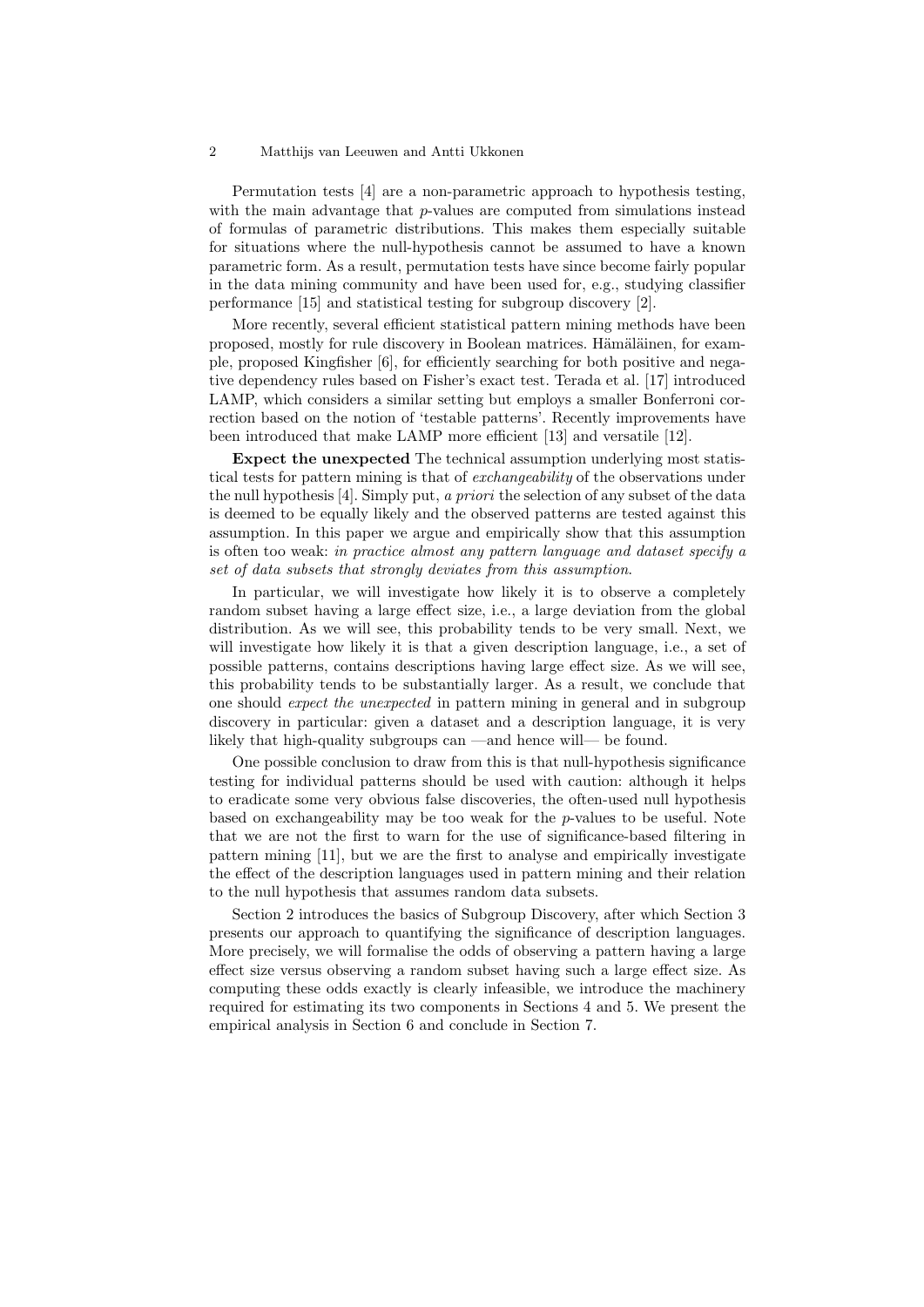### 2 Subgroup Discovery

A dataset D is a bag of tuples t over the attributes  $\{A_1, \ldots, A_m, Y\}$ , where the  $A_i$  are the *description attributes* A and Y is the target attribute. Each attribute has a Boolean, nominal or numeric domain.

A subgroup consists of a description and a corresponding cover. That is, a subgroup description is a pattern  $S$ , i.e., a conjunction of conditions on the description attributes. Its corresponding *subgroup cover* is the bag of tuples that satisfy the pattern defined by predicate S, i.e.,  $C(S) = \{t \in \mathcal{D} \mid t \models S\}$ . We slightly abuse notation and refer to either the description or its cover using S (depending on context). We use  $|S|$  to denote the size of the cover, also called coverage. Further, a description language L consists of all possible subgroup descriptions, parametrised by maximum depth *maxdepth*, which imposes a maximum on the number of conditions that are allowed in a description.

The Subgroup Discovery task is to find the top-k ranking subgroups according to some quality measure  $\varphi: 2^Y \mapsto \mathbb{R}$ , which assigns a score to any individual subgroup based on its target values. We consider the well-known Weighted Relative Accuracy (WRAcc), defined as  $\varphi_{WRAcc}(S) = \sqrt{|S|}(\mu(S)-\mu)$ , where  $\mu$  is the mean of the target variable (restricted to the tuples in the subgroup cover in case of  $\mu(S)$ ). WRAcc is well-defined for Boolean target attributes by interpreting the proportion of ones as the mean of Boolean values.

To discover high-quality subgroups, top-down search through the pattern space is commonly used. Several parameters influence the search, e.g., a minimum coverage threshold requires subgroup covers to consist of at least *mincov* tuples and the *maxdepth* parameter allows to restrict the size of the search space. During search, the overall top- $k$  subgroups are usually kept as final result.

### 3 Estimating the Significance of a Description Language

In this section we motivate and formalise the approach that we will take to empirically investigate the significance of subgroups or, more accurately, their description languages. For this, we start by making three important observations.

The first observation, which we already mentioned in the Introduction, is that the null hypotheses of most statistical tests for pattern mining are based on random subsets of the data. This is also the case for, for example, the target permutation test proposed by Duivesteijn and Knobbe [2]. The rationale for permuting the target attribute is that this will result in datasets with no meaningful functional relationship between the description attributes and the target. Subgroups found in the actual data should have a higher quality than those found on the permuted data, or otherwise the subgroup is there "by chance".

We will empirically show, however, that given some 'non-random' dataset, almost any description language corresponds to a set of subsets that is very different from the set of random subsets, trivially resulting in very low p-values. Hence, this type of null hypothesis is often too weak and any approach based on this assumption will render many patterns significant; see, e.g., [2,18].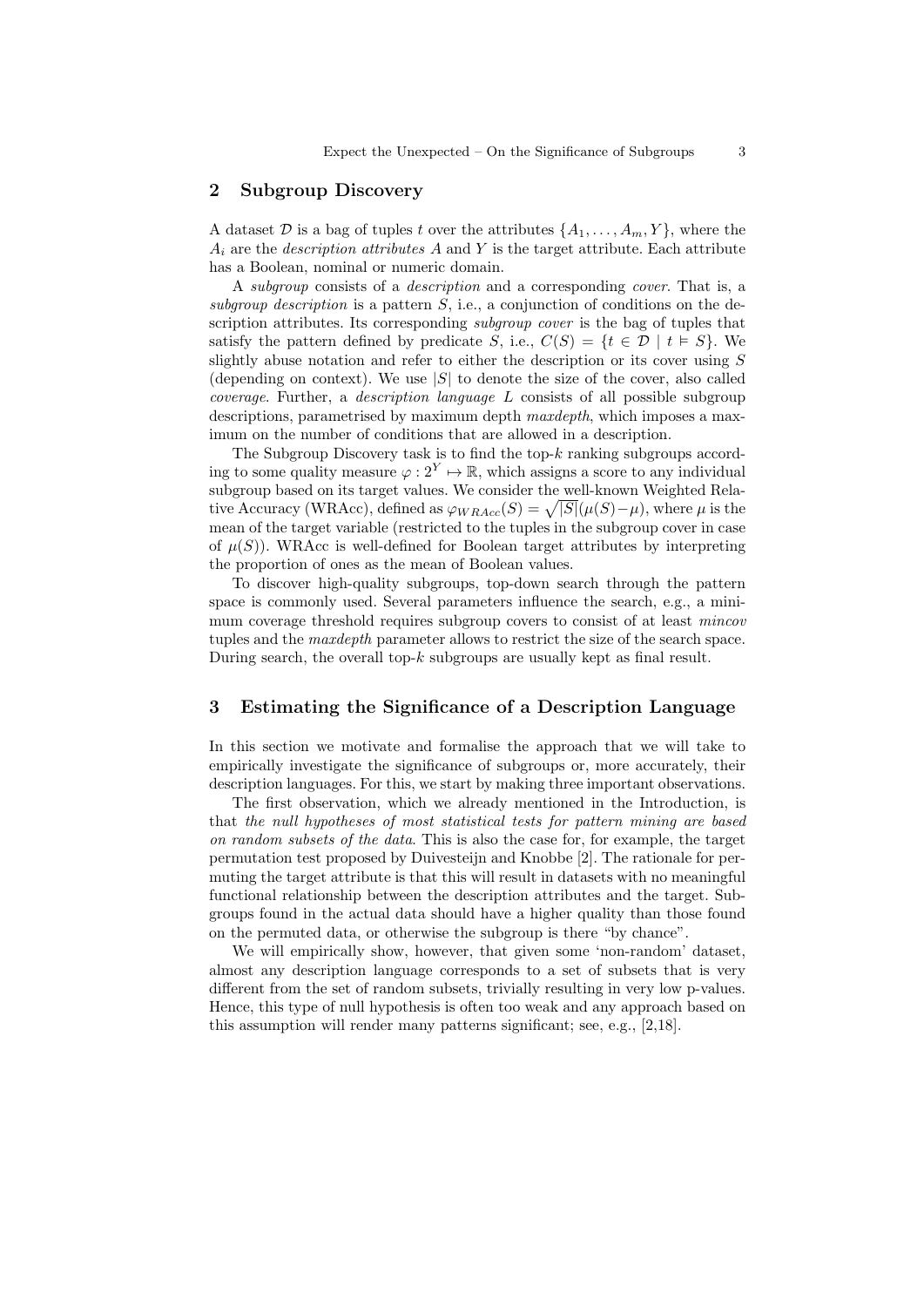The second observation is that pattern mining techniques search for the best patterns present in a given description language. This observation has two immediate consequences. First, one cannot only consider the best found pattern and treat this as 'the result', i.e., as if this were the only observation. Instead, as Webb observed [18], one has to take into account that all patterns in the description language are (implicitly or explicitly) considered and hence apply multiple hypothesis correction, for example Bonferroni correction. Second, this also means that there is essentially no difference between testing 1) a description language in its entirety and 2) the best patterns that were found using search. We therefore deviate from the common approach and investigate the 'significance' of entire description languages rather than that of individual patterns.

Finally, the third observation is that it is key to distinguish —using appropriate statistical terms— sample size on one hand and effect size on the other hand. In case of Subgroup Discovery, this implies distinguishing subgroup coverage from the difference in target distribution between the subgroup and the dataset. These two quantities are usually combined by the quality measure for the purpose of ranking the patterns, but —unlike Duivesteijn and Knobbe  $[2]$ we will treat these strictly separately for our analysis. There are two reasons for this: 1) quality measures such as Weighted Relative Accuracy are somewhat arbitrary combinations of coverage and relative accuracy, and using a global quality threshold may therefore result in somewhat arbitrary decisions, 2) larger effect sizes are more likely for smaller sample sizes.

Thus, we need to define sample size and effect size. Sample size is simply subgroup coverage as defined in the previous section. For the purpose of this paper we base the effect size on WRAcc and hence define it as  $q(S) = (\mu(S) \mu$ / $\sigma$ , where  $\mu$  and  $\sigma$  are the mean and standard deviation of the target variable.

### 3.1 Description Languages and Accessible Subsets

Although patterns are specified by the descriptions that make up a description language, what really matters for our analysis are the subsets of the data that these descriptions imply, i.e., their corresponding covers. We therefore introduce the notion of accessible subsets.

Given a description language L and data  $\mathcal{D}$ , denote by  $X_{L,\mathcal{D}}$  the set of all possible non-empty subgroup covers in  $\mathcal D$  that are accessible using L. More formally, we define the set of accessible subsets as

$$
X_{L,\mathcal{D}} = \{ E \subseteq \mathcal{D} \mid \exists S \in L \text{ s.t. } C(S) = E, |E| > 0 \}. \tag{1}
$$

While the precise size of  $X_{L,\mathcal{D}}$ , i.e.,  $|X_{L,\mathcal{D}}|$ , is data dependent, in general it will be (much) smaller than  $2^N$ , with  $N = |\mathcal{D}|$ . This leads to another observation: in most practical cases only a fraction of subsets of  $D$  are accessible with  $L$ . For instance, in this paper we define  $L$  as all conjunctions of conditions on the description attributes up to a given number of conditions  $(maxdepth)$ . This language can only represent subgroups with a cover that is an intersection of half-spaces in the feature space of  $D$ , the number of which is substantially lower than  $2^N$  for most practical datasets.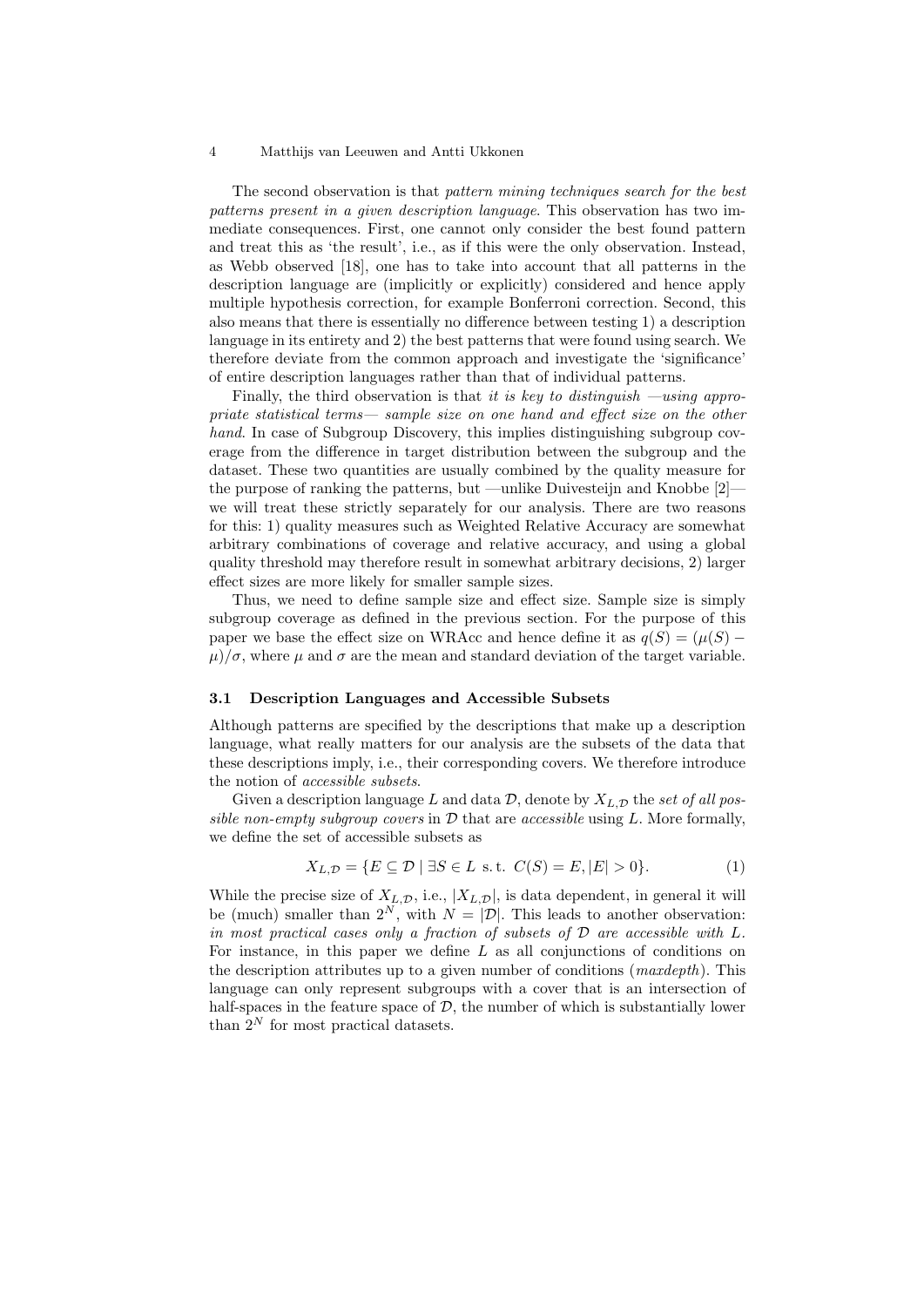In general, the size of  $X_{L,\mathcal{D}}$  can be regarded as a measure of the *expressiveness* of the language  $L$  in the database  $\mathcal{D}$ ; it is more informative than the number of descriptions, as multiple descriptions may imply the same cover. Even more important for our purposes, however, is that it fully specifies the set of subsets that one needs to consider in order to determine the significance of a given combination of description language and dataset.

### 3.2 On the Significance of Description Languages

Although the task of Subgroup Discovery is to find descriptions of 'large' covers having a 'large' effect size, in general all subsets of the data can be associated with an effect size. Thus, we can introduce notions that quantify how probable it is to observe a certain effect size in either 1) an accessible or 2) a random subset and compare these two probabilities. As noted before, this strongly depends on the sample size, i.e., the number of tuples in the subset. We therefore propose to compare the collection of accessible subsets with all (random) subsets having the same size distribution to determine if the description language and data together specify subgroups having relatively high effect size.

Let us first consider the accessible subsets. Let  $X_{k,L,\mathcal{D}}$  denote the set of all accessible subsets with coverage at least k, i.e.,  $|S| \geq k$ . Then, we are interested in the probability that one such accessible subset has an effect size larger than  $\theta$ , i.e., how likely is that event? We will empirically estimate this probability as

$$
\Pr(q(S) \geq \theta \mid X_{k,L,\mathcal{D}}) = \frac{|\{S \in X_{k,L,\mathcal{D}} \mid q(S) \geq \theta\}|}{|X_{k,L,\mathcal{D}}|}.
$$

Next we are interested in the same probability, but computed for all possible subsets while taking the coverage distribution of the accessible subsets into account. We denote this probability by  $Pr(q(S) \geq \theta | \mathcal{D}_k)$ . Based on our observations we expect the former probability to be much larger than the latter, as this would indicate that the description language is 'significant' with regard to the target attribute: it contains subgroups that have larger effect sizes than are likely to be observed in random subsets.

We formalise the ratio between these two probabilities as the *odds*, a function of coverage threshold k, minimum effect size  $\theta$ , description language L and dataset D:

$$
\text{odds}(k, \theta, L, \mathcal{D}) = \frac{\Pr(q(S) \ge \theta \mid X_{k, L, \mathcal{D}})}{\Pr(q(S) \ge \theta \mid \mathcal{D}_k)}.
$$
\n<sup>(2)</sup>

Exactly computing the odds is clearly infeasible for any realistic dataset. In the following two sections we will therefore introduce techniques to estimate  $Pr(q(S) > \theta)$  for accessible subsets and for all subsets, respectively.

# 4 Estimating  $Pr(q(S) > \theta)$  for Accessible Subsets

We will now introduce a method for estimating the size of  $X_{L,\mathcal{D}}$  for  $|S| \geq k$ , with or without constraint on the effect size  $\theta$ , so that we can estimate  $Pr(q(S) \geq \theta)$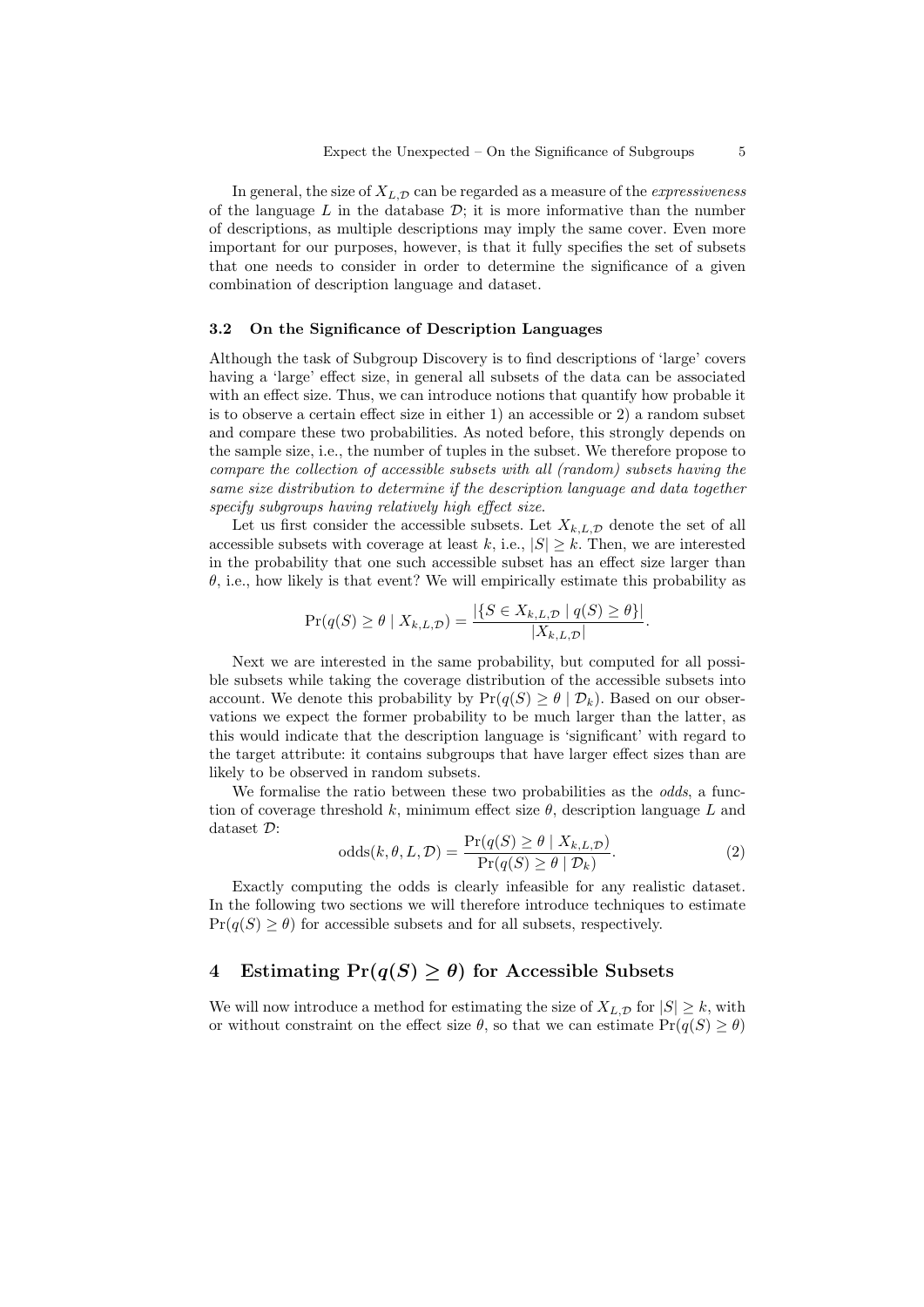for accessible subsets. For this we build upon the Spectra algorithm [10]; we next provide a brief description but refer to [10] for the details, as we will focus on the modifications needed for our current purposes.

The SPECTRA algorithm SPECTRA is a modification of Knuth's seminal algorithm [8] for estimating the size of a combinatorial search tree, which is based on the idea of sampling random paths from the root of the tree to a leaf. Let  $\mathbf{d} = (d_0, \ldots, d_{h-1})$  denote the sequence of branching factors observed along a path from the root (on level  $0$ ) to a leaf (on level  $h$ ). The estimate produced by **d**, which we call the *path estimate*, is defined as  $\hat{e}(\mathbf{d}) = \sum_{i=1}^{h} \prod_{i=0}^{i-1} d_i$ .

Since search trees are rarely regular in practice, Knuth's algorithm samples a number of different paths, and uses the average of the  $\hat{e}(\mathbf{d})$  values as an estimate of the size of the tree. To use this method for estimating the number of patterns having coverage  $\geq k$ , we sample a number of paths from the root of the pattern lattice up to (and including) the frequent/infrequent border, compute the path estimates, and take the average of these. At every step the branching factor is given by the number of extensions to the current pattern that are still frequent. We need to make a small modification though, because the patterns do not form a tree but a lattice, i.e., each node can be reached via multiple paths. We therefore end up with the following estimator:

$$
e(\mathbf{d}) = \sum_{i=1}^{h} \frac{1}{i!} \prod_{i=0}^{i-1} d_i,
$$
 (3)

which includes the normalisation term  $1/i!$  to account for the i! possible paths that can reach every node on the  $i<sup>th</sup>$  level.

The SPECTRA<sup>+</sup> algorithm We describe two extensions to SPECTRA that allow to estimate both  $|X_{k,L,\mathcal{D}}|$  and  $|\{S \in X_{k,L,\mathcal{D}} | q(S) \geq \theta\}|$ .

First, observe that, in the context of frequent itemset mining, the number of accessible subsets is equivalent to the number of closed itemsets [16]. We exploit this observation to estimate  $|X_{k,L,\mathcal{D}}|$ : we estimate the number of closed subgroups, where a subgroup is closed iff there exists no extension that does not change its cover. Let  $c_i$  denote an indicator variable for the pattern at level  $i$  that is 1 iff it is closed and 0 otherwise. Then, a variant of Knuth's original method can be used to estimate the desired number<sup>3</sup>:

$$
e(\mathbf{d}) = \sum_{i=1}^{h} c_{i+1} \frac{1}{i!} \prod_{i=0}^{i-1} d_i.
$$
 (4)

Second, observe that  $q(S) \geq \theta$  can be considered as another constraint that can be evaluated for each individual subgroup. Hence, to estimate  $|\{S \in X_{k,L,D}\}\rangle$  $q(S) \geq \theta$ } we use  $c_i = \mathbb{I}\{S_i \text{ is closed } \wedge q(S_i) \geq \theta\}$  in combination with Eq.4. Note that this simple yet effective constraint-based estimator can be used for many other types of constraints as well.

<sup>&</sup>lt;sup>3</sup> Note that we here use a simpler yet more versatile approach for estimating the number of closed patterns compared to the one proposed in [10].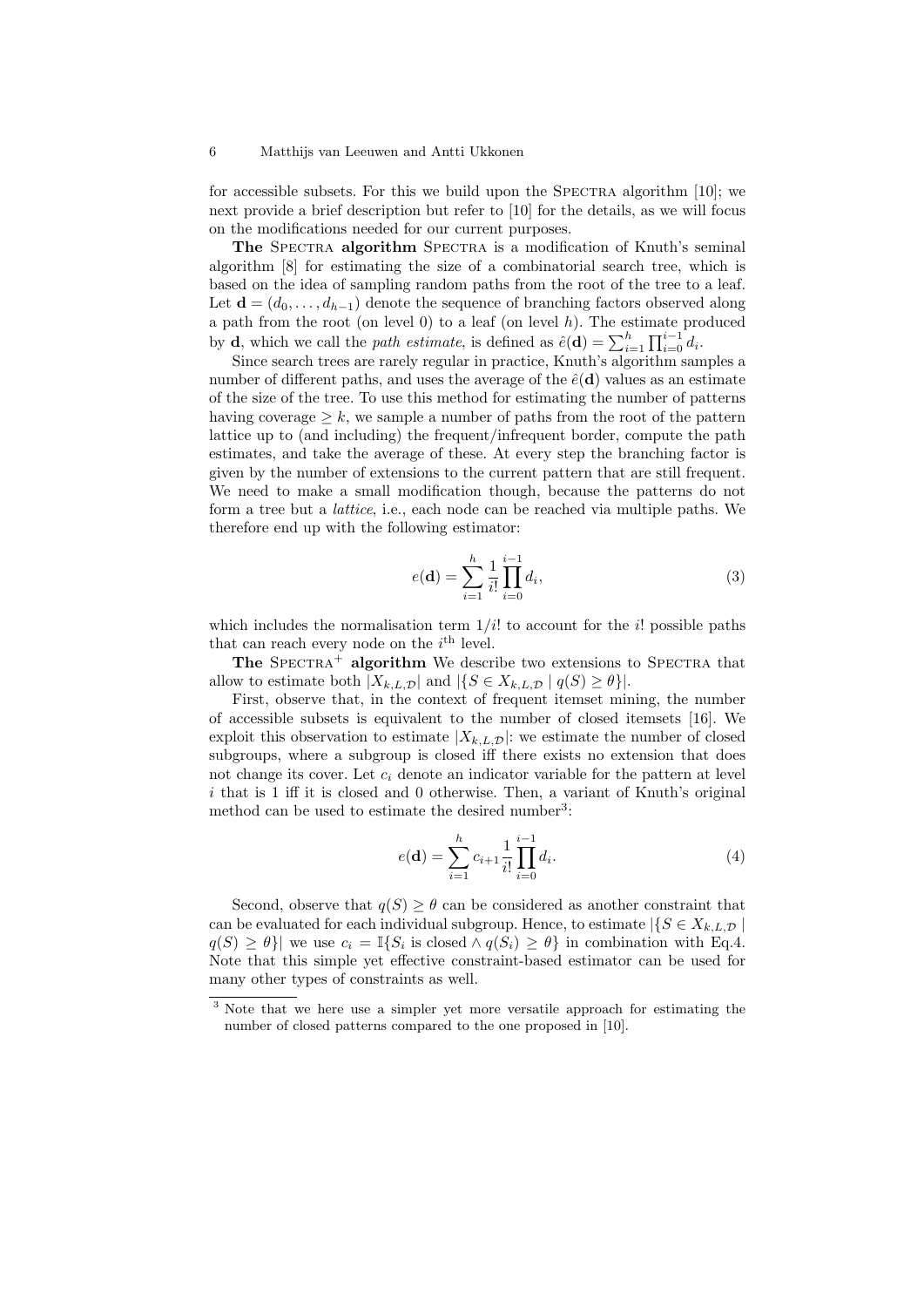Although these modifications maintain the desirable property that the expected estimate is correct, they do lead to an increase in the variance. This is due to the larger differences between the possible paths, which would require many more samples to mitigate. Another potential solution to this problem, one that is computationally less expensive, is to bias the path samples: instead of choosing an extension uniformly at random, one can design an alternative sampling distribution for each pattern extension. We consider two such biased samplers:

- Frequency-biased sampler From all frequent extensions, one is randomly chosen proportional to coverage. To adjust the estimates accordingly, each branching factor is now computed as the inverse probability of choosing this extension, i.e.,  $d_i = \frac{\sum_{S \in freq} |C(S)|}{|C(S_{i+1})|}$  $\frac{|C(S_i+1)|}{|C(S_{i+1})|}$ , where  $freq$  is the set of all frequent extensions considered at level i and  $S_{i+1}$  is the chosen one.
- Quality-biased sampler The previous sampler has a preference towards sampling larger covers, but this not necessarily imply large effect size. Therefore, in an effort to more accurately estimate  $|\{S \in X_{k,L,\mathcal{D}} \mid q(S) \geq \theta\}|$  for large  $\theta$ , we propose to randomly choose proportional to subgroup quality, i.e., WRAcc. The branching factors are modified accordingly:  $d_i = \frac{\sum_{S \in freq} \varphi(S)}{\varphi(S_{i+1})}$  $\frac{\partial \in freq \times (D)}{\varphi(S_{i+1})}$ .

# 5 Estimating  $Pr(q(S) \geq \theta)$  for All Subsets

Next we turn our attention to estimating  $Pr(q(S) \geq \theta)$  for arbitrary data subsets. To compute this estimate under the constraint where the random subsets follow the same size distribution as the accessible subsets, as required above, we first use  $SPECTRA<sup>+</sup>$  to estimate the coverage distribution of accessible subsets using a number of different values of k. Then, we use the estimators discussed in this section separately for every value of  $k$ , and re-weight the estimates by the probabilities of the respective  $k$ . The final estimate is simply the sum of these.

It is thus enough to define the estimators for a fixed coverage k. First, note that the probability we are interested in is simply the expected value of the indicator function  $\mathbb{I}\{q(S) \geq \theta\}$ :

$$
\Pr(q(S) \ge \theta) = \mathcal{E}_{\text{unif}}[\mathbb{I}\{q(S) \ge \theta\}],\tag{5}
$$

where  $E_{\text{unif}}$  denotes that the expected value is computed over the uniform distribution of all subsets with coverage k. Next we discuss three different approaches resulting in four different estimators for  $Pr(q(S) \geq \theta)$ .

Asymptotic – Normal approximation Since we have defined  $q(S)$  =  $(\mu(S) - \mu)/\sigma$ , where  $\mu$  and  $\sigma$  are the mean and standard deviation of the target variable, respectively, a simple but efficient heuristic for  $Pr(q(S) \geq \theta)$  is given by the tail of the standard normal distribution. According to the central limit by the tail of the standard normal distribution. According to the central limit<br>theorem, we have  $\sqrt{kq}(S) \sim \mathcal{N}(0,1)$ , when  $|S| = k$ . Let cdf(x) denote the cumulative density of the standard normal distribution at  $x$ . Now we can use cumulative density of the standard normal distribution at x. Now we can use  $1-\text{cdf}(\sqrt{k}\theta)$  as an estimate of  $\Pr(q(S) \geq \theta)$ . In the experiments we will call this the asymptotic estimator.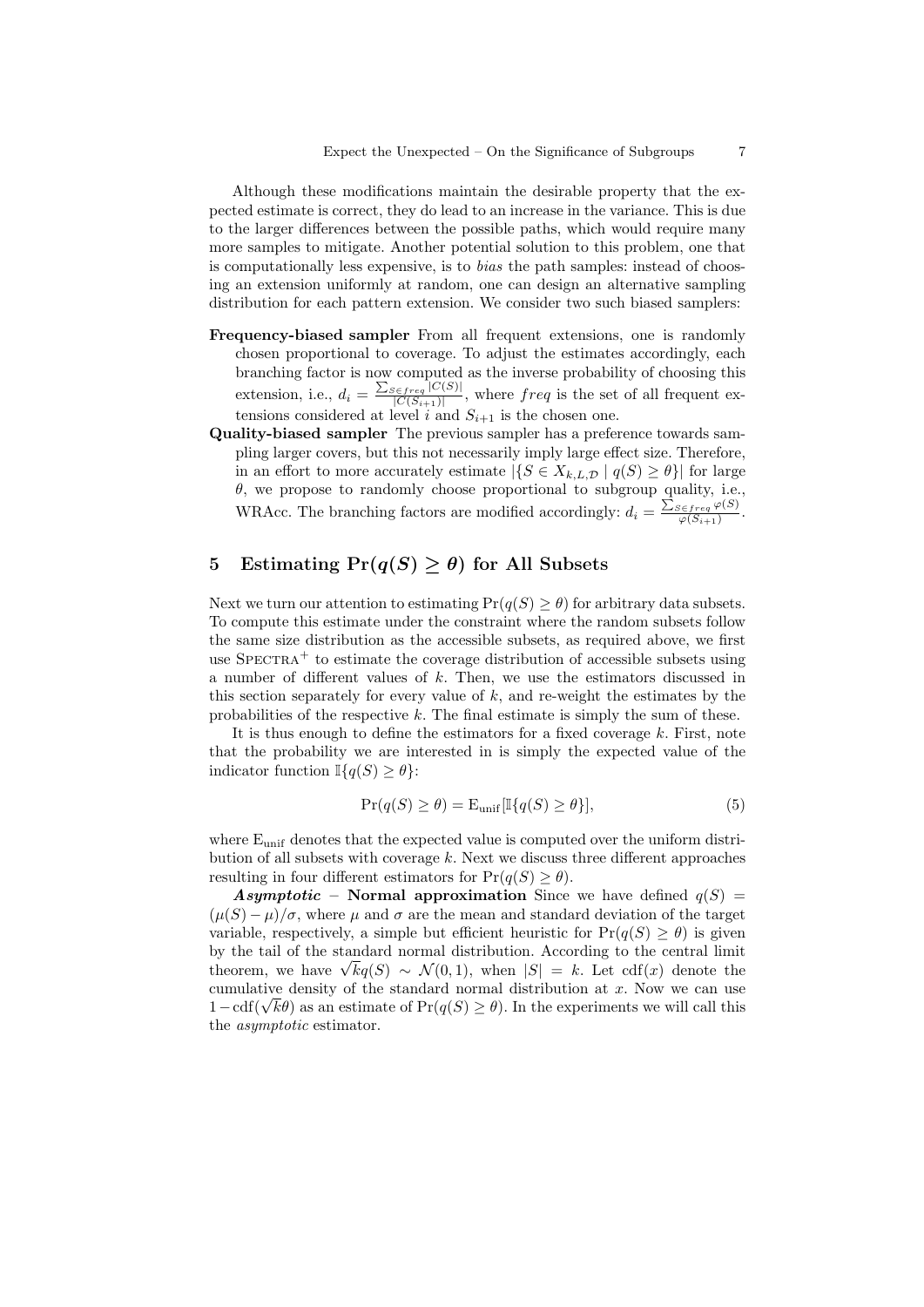**Naive – Sample mean** We can also use the sample mean to estimate the expected value in Eq.5. Given  $S_1, \ldots, S_R$ , a uniformly drawn sample of R subsets of size  $k$ , we have

$$
\Pr(q(S) \ge \theta) \approx R^{-1} \sum_{i=1}^{R} \mathbb{I}\{q(S_i) \ge \theta\}.
$$
 (6)

This is guaranteed to be an unbiased and consistent estimate of  $Pr(q(S) \geq \theta)$ , but it may require a prohibitively large  $R$  when estimating very small probabilities, because in such cases we are unlikely to find random subsets  $S$  with effect size above  $\theta$  in a sample of realistic size. In particular, this will happen for large values of  $\theta$ . We call this estimator *naive* when reporting experimental results.

 $Weighted$  – Importance sampling To obtain good estimates also for large minimum effect size  $\theta$ , we resort to *importance sampling*. The idea of importance sampling (see e.g. [14]) is to increase the probability of observing the event of interest, in our case  $\mathbb{I}\{q(S) \geq \theta\}$ , and re-weight these when computing the sample mean so that the resulting expected value is equal to the desired probability. It is easy to show (see Appendix  $A.1$ )that the expected value of the indicator function under the uniform distribution (Eq. 5) is equal to the expected value of the indicator function weighted by the coefficient  $W(S)$  under a biased sampling distribution, that is,

$$
E_{\text{unif}}[\mathbb{I}\{q(S)\geq\theta\}] = E_{\text{biased}}[W(S)\mathbb{I}\{q(S)\geq\theta\}].\tag{7}
$$

Here  $W(S) = \frac{p(S)}{p'(S)}$ , where  $p(S)$  and  $p'(S)$  are the probabilities to draw S under the uniform and biased distributions, respectively. Now we can estimate  $\mathbb{E}_{\text{biased}}[W(S)\mathbb{I}{q(S) \geq \theta}]$  by drawing  $S_1, \ldots, S_R$  according to  $p'$  and computing

$$
R^{-1} \sum_{i=1}^{R} W(S_i) \mathbb{I}\{q(S_i) \ge \theta\}.
$$
 (8)

Unlike the basic sample mean estimator of Eq. 6, the weighted variant in Eq. 8 can give good estimates with a much smaller  $R$ , i.e., we need fewer samples, provided we have chosen the biased sampling distribution  $p'$  appropriately. We must thus define both  $p'$ , as well as compute the weighting factor  $W(S)$ .

The biased sampling distribution We first discuss  $p'$ . Since we want to mainly draw random subsets that have a high  $q(S)$ , in an ideal situation  $p'(S) \propto$  $q(S)$ . A very simple way to achieve an effect similar to this is to draw S using condition-specific probabilities that are proportional to the target values of the possible extensions, i.e., all conditions that are considered to be added to the current description. That is, we use a weighted sampling without replacement scheme, where the condition weights are proportional to their target values. More formally, let  $p'(u)$  denote the probability to draw the condition u (before other conditions have been drawn), and define

$$
p'(u) = \frac{t(u)}{\sum_{v} t(v)},
$$
\n(9)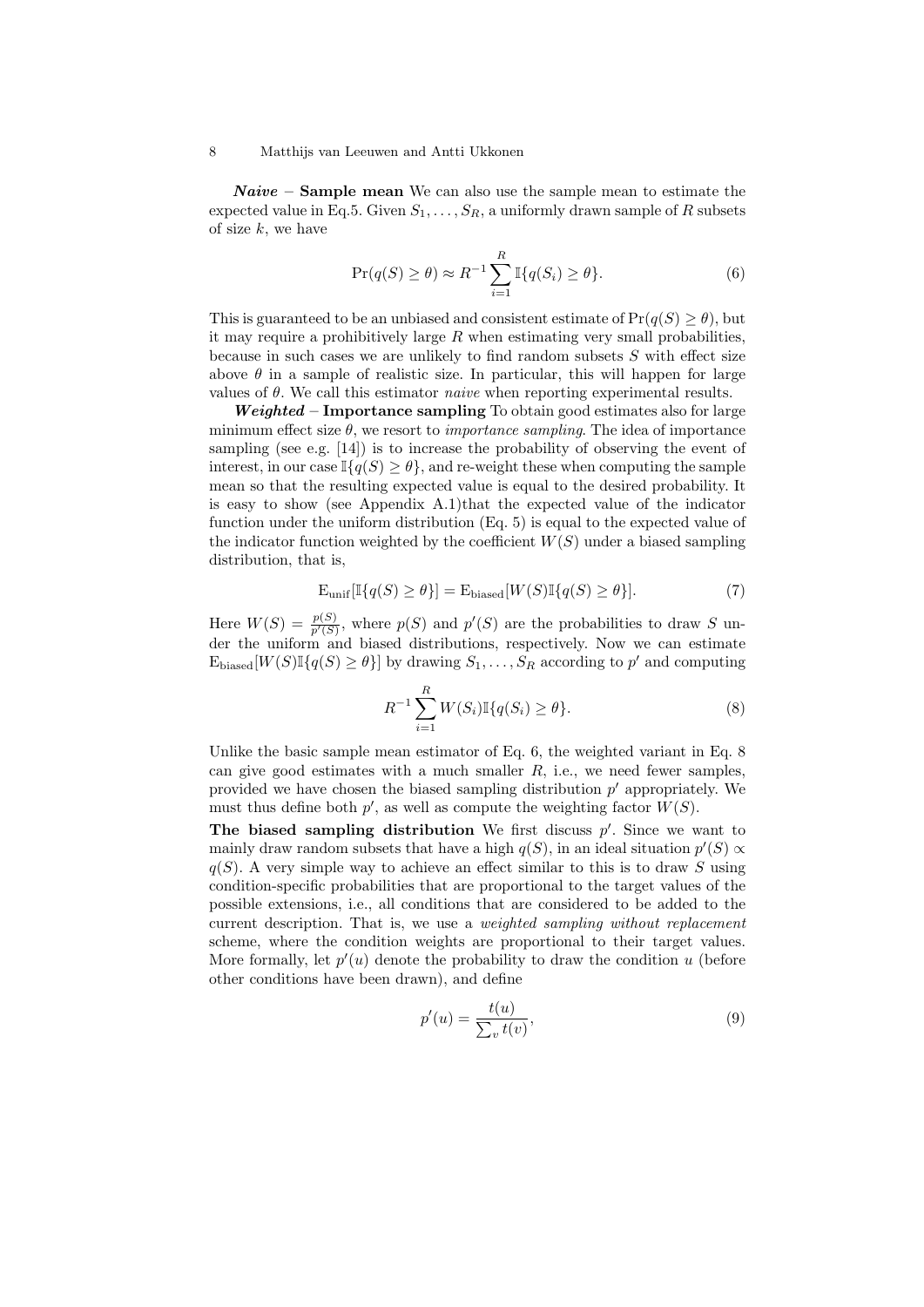where  $t(\cdot)$  is the target value of an item. After drawing an item u we set the probability  $p'(u)$  to zero, and renormalise the remaining probabilities to sum up to 1. This is repeated until we have drawn  $k$  items. This will have the effect that items having a high target value are more likely to be selected into  $S$ , and hence  $q(S)$  will be biased towards higher values.

Next we discuss the weighting factor  $W(S)$ . The problem is that to compute  $W(S)$  exactly we must compute  $p'(S)$  (see also Appendix A.2), but no closed form expression for  $p'(S)$  exists under weighted sampling without replacement, and computing  $p'(S)$  exactly is infeasible. Hence we consider two heuristics.

Approximating  $W(S)$  by assuming a sampling with replacement scheme As a first approximation, we can consider a scheme that corresponds to sampling with replacement. In practice we still draw samples without replacement as usual, but compute  $W(S) = p(S)/p'(S)$  as if we had used sampling with replacement. This has the upside that all required probabilities have simple and easy to compute closed form expressions. In particular, we have  $\bar{p}(S) = \frac{1}{n^k}$  for uniform sampling with replacement, and  $\bar{p}'(S) = \prod_{u \in S} p'(u)$  for weighted sampling with replacement. Given these we can approximate  $W(S)$  as

$$
\bar{W}_1(S) = \left( n^k \prod_{u \in S} p'(u) \right)^{-1} \tag{10}
$$

where  $p'(u)$  is defined as in Eq. 9. Our first importance sampling estimator, called  $W_1$  below, is thus defined by replacing  $W(S)$  in Eq. 8 with  $\overline{W}_1(S)$  of Eq. 10 above. This estimator is not guaranteed to converge to the correct expected value, but the experiments show that it still produces reasonable results.

Approximating  $W(S)$  by sampling permutations of S Our second approach to approximate  $W(S)$  relies on a different technique. As mentioned above, the basic problem of computing  $W(S)$  exactly under weighted sampling without replacement is that it would require us to consider the probabilities of all possible permutations in which S could have been drawn. Doing this is clearly infeasible in practice, as there are  $k!$  permutations for sets of size  $k$ . However, we can compute an approximation of  $W(S)$  by using only a small sample of permutations (see also Appendix A.3). Concretely, given a sample of  $Q$  permutations of the set S, denoted  $\pi^1, \ldots, \pi^Q$ , we can estimate  $W(S)$  as

$$
\bar{W}_2(S) = \left(\frac{1}{Q} \sum_{i=1}^{Q} \Pr(\pi^i)\right)^{-1} \frac{(n-k)!}{n!},\tag{11}
$$

where  $Pr(\pi^{i})$  is the probability to draw the permutation  $\pi^{i}$  under the weighted sampling without replacement scheme. Our second importance sampling estimator, called W<sub>2</sub>, can now be defined by replacing  $W(S)$  in Eq. 8 with  $\overline{W}_2(S)$  of Eq. 11.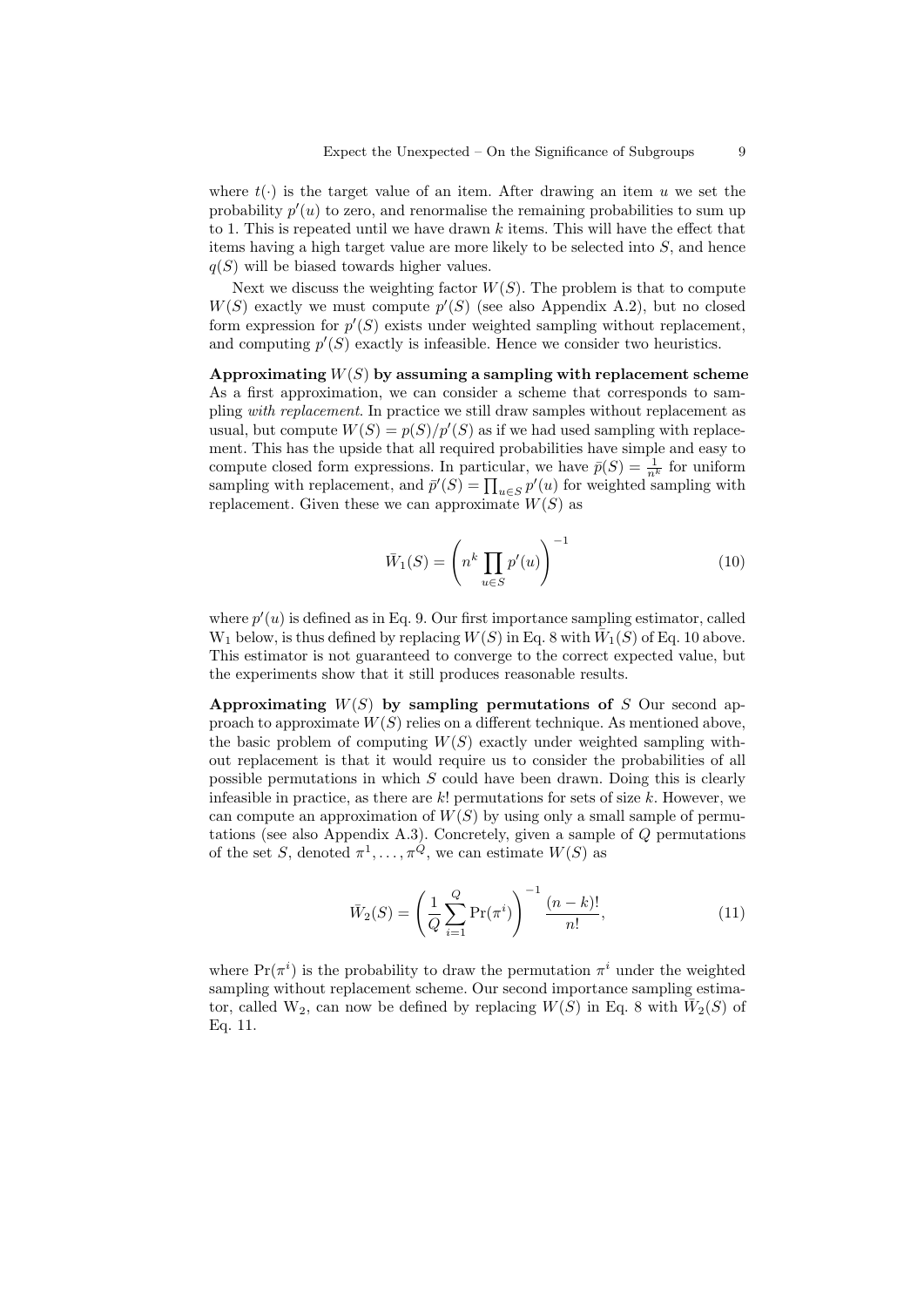| Dataset        | Properties | $ \mathcal{D} $ disc $ num $ |   | Properties<br>$\it Dataset$<br>$ \mathcal{D} $ disc $ num $ |          |     |
|----------------|------------|------------------------------|---|-------------------------------------------------------------|----------|-----|
| Boolean target |            |                              |   | Numeric target                                              |          |     |
| Adult          | 48842      | 8                            | 6 | Abalone<br>4177                                             | 1        |     |
| Breast cancer  | 699        | 0                            | 9 | 1994<br>Crime                                               | 1        | 101 |
| Mushroom       | 8124       | 22                           | 0 | Elections 1846                                              | 71       | 2   |
| Pima.          | 768        | 0                            | 8 | Helsinki<br>8337                                            |          | 22  |
| Spambase       | 4601       | 57                           | 0 | Housing<br>506                                              | 1        | 12  |
| Tic-tac-toe    | 958        | 9                            | 0 | RedWine 1599                                                | $\Omega$ | 11  |
|                |            |                              |   | Wages<br>534                                                |          | 3   |

Table 1. Datasets according to target type. For each dataset the number of tuples and the number of discrete resp. numeric description attributes are given.

### 6 Experiments

We here present three experiments, of which the first two concern an assessment of the sampling accuracy of the estimators introduced in the previous two sections. After that, we present our empirical analysis of the odds of observing high effect size subgroups on a selection of datasets.

Table 1 presents the datasets that we use for Experiments 2 and 3, which all have either a Boolean or a numeric target. Except for Crime and Elections, which were described in [9], all were taken from the UCI Machine Learning repository<sup>4</sup>. On-the-fly discretisation of numeric description attributes was applied, meaning that 6 equal-size intervals were created upon pattern extension.

### 6.1 Experiment 1: Estimating  $Pr(q(S) \geq \theta)$  in All Subsets

We discuss an experiment to compare the four estimators of  $Pr(q(S) \geq \theta)$  in all subsets. One difficulty with this is to generate a target variable so that an exact ground truth probability can be calculated. It should also be possible to vary the skew of the resulting distribution, as the estimators may be affected by this.

In this experiment we generate the target variable as follows. Let  $\bf{x}$  denote a vector of length n. We set the first m elements of **x** equal to  $v \ge 1$ , and let the remaining  $n - m$  elements of x be equal to 1. That is, let  $x[1 : m] = v$ , and  $\mathbf{x}[(m+1):n] = 1$ . By varying m and v we can adjust the skew, with lower values of m and higher values of v implying a higher skew. Let  $\mu$  and  $\sigma$ denote the mean and standard deviation of x, respectively. The ground truth probability for a given  $\theta$  is now given by

$$
\Pr(q(S) \ge \theta_l) = \binom{n}{k}^{-1} \sum_{i=k-l}^{k} \binom{m}{i} \binom{n-m}{k-i},\tag{12}
$$

where  $l = \frac{k(v - \theta \sigma - \mu)}{v - 1}$  $\frac{-\theta\sigma-\mu_j}{v-1}$ , and  $\theta_l = (((k-l)v+l)/k-\mu)/\sigma$  (Appendix A.4). Notice that since we take the floor when computing  $l$ , the resulting probability does not

 $^4$  http://archive.ics.uci.edu/ml/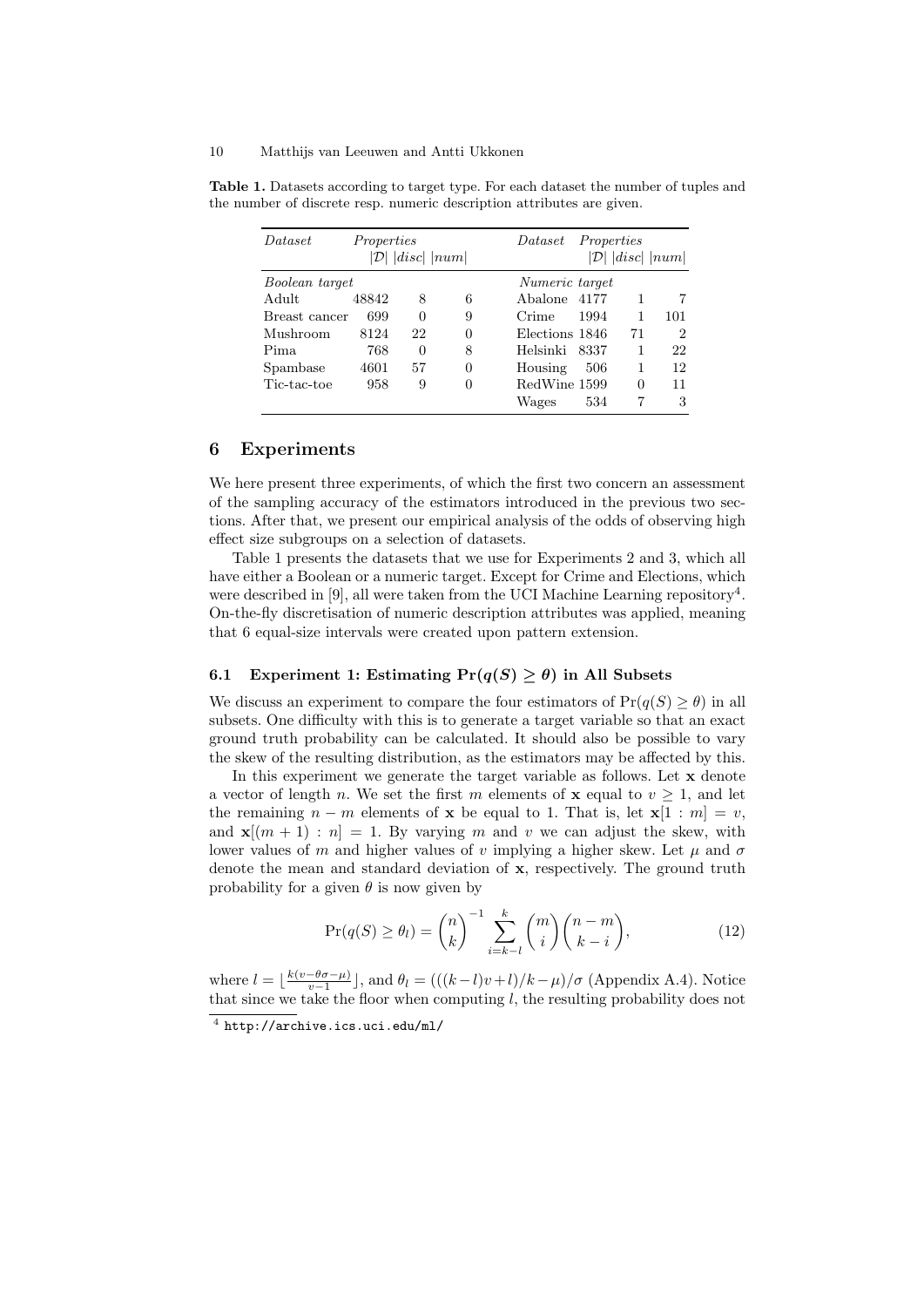Table 2. Parameter values for synthetic target generation used in Experiment 1. Notice that values for skew parameter  $m$  and subgroup coverage  $k$  are given as fractions of  $n$  (the size of the generated target variable). For example, one combination that these give for n, m and k is  $n = 2000$ ,  $m = 0.3 \times 2000 = 600$ ,  $k = 0.05 \times 2000 = 100$ .

| Parameter Values |                                            | Parameter Values |                                |
|------------------|--------------------------------------------|------------------|--------------------------------|
| $\it n$          | 1000, 2000, 3000, 4000                     | k.               | $0.05 \times n, 0.10 \times n$ |
| m                | $0.1 \times n, 0.3 \times n, 0.6 \times n$ | $\theta$         | 0.2, 0.4, 0.6, 0.8, 1.0        |
| $\boldsymbol{v}$ | 3.6.9                                      | R.               | 500                            |

Table 3. Mean absolute error (MAE), minimum and maximum error, and recall of the estimators for low  $\theta$  (left side) as well as high values of  $\theta$  (right side) when  $R = 500$ .

|            |      | $\theta > 0$                |      | $\theta > 0.6$ |                             |  |  |  |
|------------|------|-----------------------------|------|----------------|-----------------------------|--|--|--|
| Estimator  |      | MAE (min, max) error Recall |      |                | MAE (min, max) error Recall |  |  |  |
| Asymptotic | 2.55 | (0.00419.2)                 | 1.00 | 3.96           | $(0.035, 19.22)$ 1.000      |  |  |  |
| Naive      | 0.18 | (0.00, 1.5)                 | 0.26 | 0.81           | $(0.677, 0.95)$ 0.014       |  |  |  |
| W1         | 2.76 | (0.00, 25.8)                | 0.84 | 1.61           | $(0.00, 11.19)$ 0.743       |  |  |  |
| W2         | 2.67 | (0.00, 30.3)                | 0.84 | 0.75           | $(0.00, 15.73)$ 0.743       |  |  |  |

correspond exactly to the given  $\theta$ , but matches a value  $\theta_l$  that is slightly larger than  $\theta$ .

We run all our estimators with all possible parameter combinations shown in Table 2. For the naive estimator we use  $10 \times R$  samples, while W<sub>1</sub> and W<sub>2</sub> use both exactly R samples. When estimating with  $W_2$  we set  $Q = 200$ . To get a fair comparison between the importance sampling estimators, we use the same set of R samples for both  $W_1$  and  $W_2$ . Notice that computing the exact probability may fail due to problems with numerical computation. Such cases are omitted from consideration. This experiment was run in R  $3.3<sup>5</sup>$  on Linux.

As estimating small probabilities accurately is difficult, we are mainly interested in calculating the correct order of magnitude, i.e., the estimates we report are always base-10 logarithms of  $Pr(q(S) \geq \theta)$ . We also report the mean absolute error (MAE) of these over some subsets of the parameter combinations. Moreover, for some inputs one or more of the estimators fail to produce a positive, non-zero estimate. To get an overview of how prevalent this is, we compute the recall over all 360 parameter combinations (the two values of R are handled separately) by considering the fraction of cases where an estimate was obtained of those where it was possible to compute the exact probability.

An overview of the results is given in Table 3 for  $R = 500$ . On the left we show both MAE (as well as the minimum and maximum error) and recall when considering all parameter combinations, and on the right we report the same numbers for cases with  $\theta \geq 0.6$ . Larger values of  $\theta$  are often more interesting in practice, as we will show below when studying  $Pr(q(S) \geq \theta)$  in accessible subsets of real data. We observe that the naive estimator has the lowest MAE in every

<sup>5</sup> https://www.R-project.org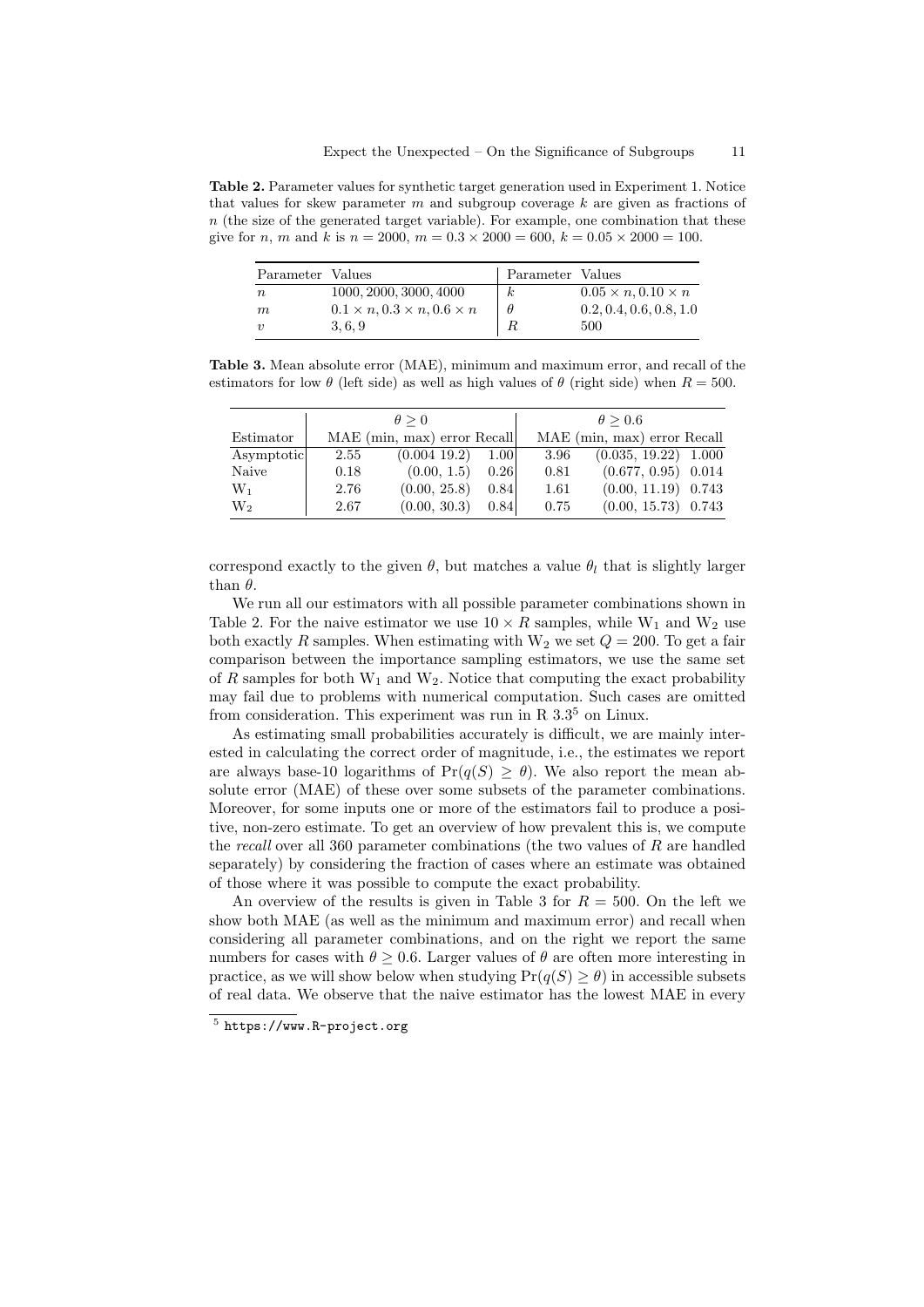case. However, it also has a very low recall, meaning that it only rarely produces a useful estimate, but if it does, the estimate is rather accurate. (This is of course what one would expect.) But especially for  $\theta \geq 0.6$  the naive estimator is in practice useless due to having almost zero recall. The asymptotic estimator, on the other hand, always has the highest possible recall  $(= 1)$ , while the importance sampling estimators  $W_1$  and  $W_2$  fail to calculate a positive non-zero estimate in about 15 to 25 percent of the cases. When  $\theta \geq 0$ , the importance sampling estimators perform roughly at the same level as the asymptotic estimator in terms of MAE. However, when considering performance for  $\theta \geq 0.6$ , we find that the importance sampling estimators, especially  $W_2$ , have substantially lower MAE without losing that much in recall. We conclude that for high values of  $\theta$ the  $W_2$  estimator gives very good results.

### 6.2 Experiment 2: Estimating  $Pr(q(S) \geq \theta)$  in Accessible Subsets

As explained in Section 3, we estimate  $Pr(q(S) \geq \theta)$  from two components: 1) the number of accessible subsets having  $q(S) \geq \theta$ , and 2) the total number of accessible subsets. We estimate both components using  $SPECTRA^+$ . To evaluate the estimators we compare them against probabilities based on exhaustive counts. Although these can be obtained through simply enumerating all patterns and then counting the number of distinct accessible subsets, this is clearly only feasible for relatively small datasets and description languages. In the following we therefore limit our evaluation to datasets and maximum depth settings for which it was possible to enumerate and count all accessible subsets within a day.

We have introduced three variants of  $SPECTRA^+$ : the *uniform* variant that uses uniform path sampling, the *frequency* variant that uses the frequencies of the refinements to bias the sampling, and the quality variant that uses Weighted Relative Accuracy to bias the sampling. On the left side of Table 4 we present a comparison of these three variants when estimating  $Pr(q(S) \geq \theta)$  in the datasets. Top part of the table shows datasets for which the true probability can be computed, bottom part shows cases where only estimates are available. Note that values of  $\theta$  vary across datasets, as for some datasets there are fewer high effect size subsets than for others. Datasets having a numeric target attribute are shown in *italics*. The description language corresponding to a maximum depth of three is used, and the estimates are computed from 1000 path samples.

We observe that none of the estimators consistently has the highest accuracy. All tend to catch the correct order of magnitude, with the exception of the quality-biased sampler that is clearly the least accurate. Based on this we choose to use the uniform sampling variant for the remaining experiments, as it is the simplest to implement, and the other approaches do not seem to lead to substantial practical benefits<sup>6</sup> when estimating  $Pr(q(S) > \theta)$ .

Next we investigate the effect of the number of path samples as well as the maximum search depth on the accuracy of the estimates. For this we compare

 $6\,$  We note, however, that for the simpler problem of merely counting accessible subsets using the frequency-biased sampler may give more accurate results. These results are omitted due to length restrictions.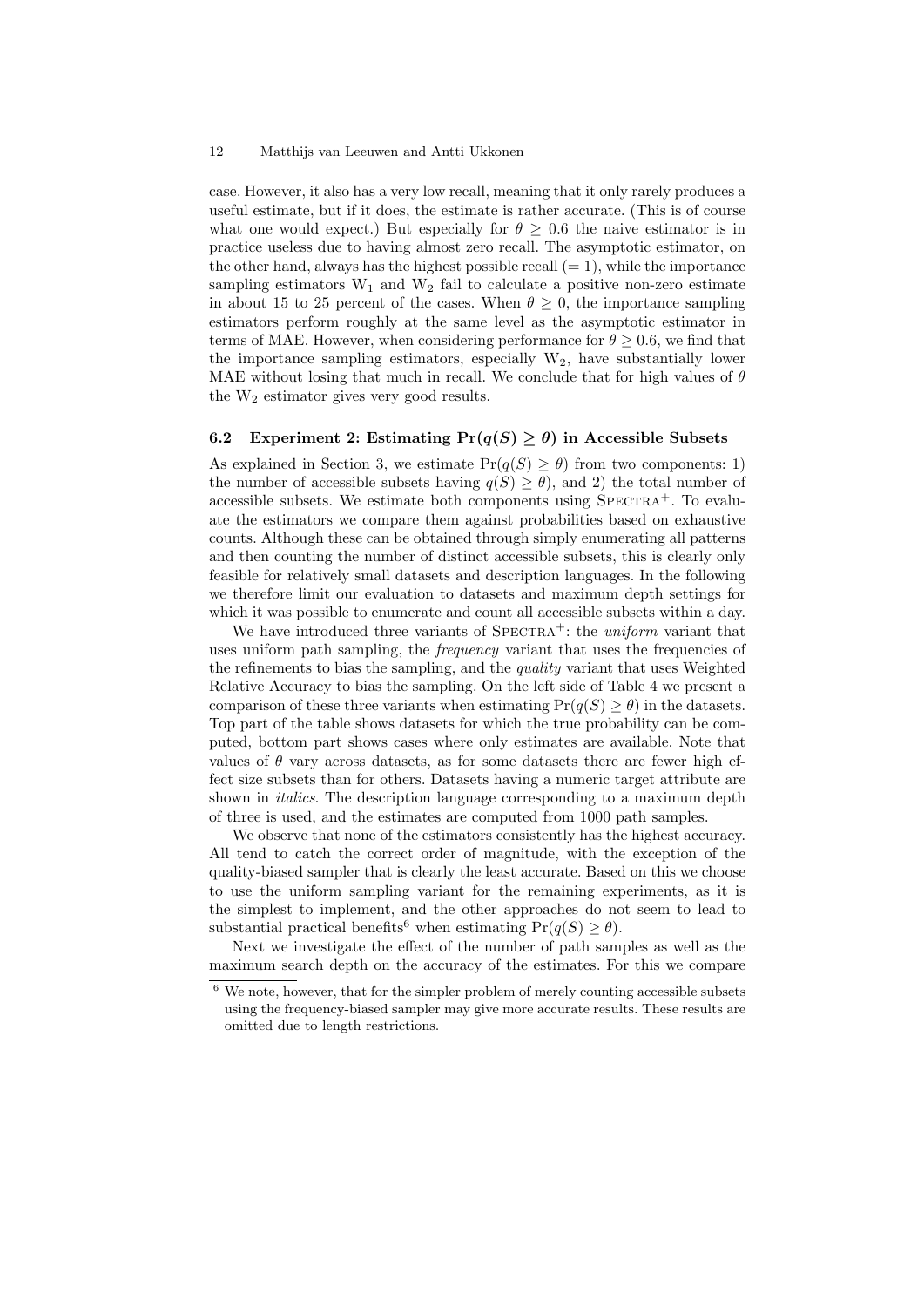

Fig. 1. Estimation accuracy of  $Pr(q(S) \ge 0)$  in accessible subsets using uniform sampling both as a function of the number of path samples (left) and search depth (right) with those datasets and parameter combinations that we were able to compute the exact counts by enumerating all accessible subsets.

estimates obtained using {500, 1000, 1500, 2000, 2500} path samples, as well as maximum depths of 2, 3, and 4. The estimation accuracy is shown in Figure 1 for both cases. As we can see from the results, using more path samples does not affect the quality of the estimates in most cases. For most data sets the estimator underestimates the true probability slightly, but the effects are negligible. Given that we are only interested in correctly estimating the order of magnitude, we use 1000 path samples for all remaining experiments. Similar results can be found for maximum depth. Increasing maximum depth may increase the factor by which the path sampling estimator underestimates, but the results are not consistent across all data sets.

### 6.3 Exp. 3: The Odds of Finding Patterns Having Large Effect Sizes

Lastly, we run the estimators for arbitrary subsets on the real data sets, and compute the odds as defined in Eq. 2. The probability estimates in arbitrary subsets are shown on the right side of Table 4. We have indicated the most reliable estimator in bold. Notice that the importance sampling estimator  $W_2$ tends to produce bad estimates for small values of  $\theta$ , as we also observed above. In general, if the naive estimator produces a non-zero positive estimate, we take this to be the most reliable value. For small probabilities, however, this will fail, and we must choose between the asymptotic estimator and  $W_2$ . We choose  $W_2$  over the asymptotic in situations where the estimators do not deviate substantially.

Finally, we compute the base-10 log odds between 1) the uniform estimator in accessible subsets and 2) the estimator shown in bold for all subsets. We can observe that, for all datasets, the probability of observing a high effect size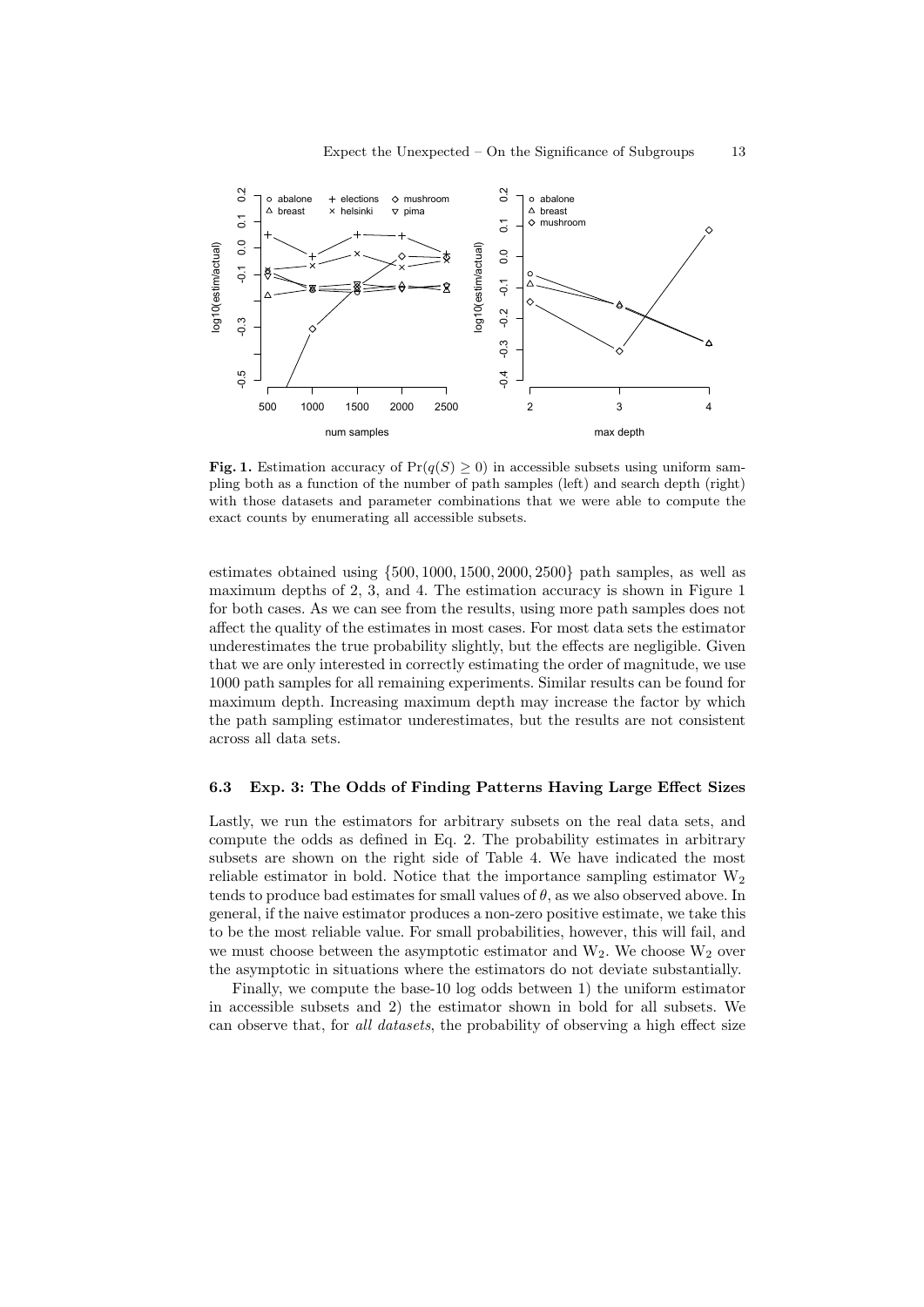|                | Accessible subsets |                                         |          |                 | $\theta$ | All subsets  |        |               | Odds    |
|----------------|--------------------|-----------------------------------------|----------|-----------------|----------|--------------|--------|---------------|---------|
|                |                    | Dataset Uniform Frequency Quality Exact |          |                 |          | Asymp. Naive |        | $W_2$         |         |
| Abalone        | $-0.52$            | $-0.50$                                 | $-0.19$  | $-0.52$         | 0.4      | $-10$        |        | -Inf $-9.5$   | 9.0     |
| Abalone        | $-1.71$            | $-1.71$                                 | $-1.56$  | $-1.74$         | 1.0      | $-44$        | -Inf   | $-Inf$        | 42.3    |
| Breast cancer  | $-0.15$            | $-0.13$                                 | $-0.04$  | $-0.12$         | 0.3      | $-1.3$       | $-1.3$ | Fail          | 1.2     |
| Breast cancer  | $-0.37$            | $-0.34$                                 |          | $-0.16 - 0.29$  | 1.0      | $-10$        | $-Inf$ | Fail          | 9.6     |
| Elections      | $-0.44$            | $-0.60$                                 |          | $-0.44 - 0.63$  | 0.2      | $-1.9$       |        | $-1.7 - 22.2$ | 1.3     |
| Elections      | $-1.46$            | $-2.09$                                 | $-1.51$  | $-1.82$         | 0.5      | $-6.1$       |        | $-4.0 - 19.3$ | 2.5     |
| Helsinki       | $-0.49$            | $-0.60$                                 | $-0.16$  | $-0.50$         | 0.4      | $-20$        |        | -Inf $-20$    | 19.5    |
| Helsinki       | $-1.08$            | $-1.08$                                 | $-0.66$  | $-1.16$         | 1.0      | $-100$       | -Inf   | $-Inf$        | 98.9    |
| Housing        | $-0.35$            | $-0.34$                                 |          | $-0.15 - 0.38$  | 0.4      | $-1.5$       |        | $-1.5 -1.6$   | 1.2     |
| Housing        | $-1.23$            | $-1.30$                                 |          | $-0.94$ $-1.24$ | 1.0      | $-8.1$       |        | -Inf $-6.9$   | 5.7     |
| Mushroom       | $-0.74$            | $-0.26$                                 | $\equiv$ | $-0.27$         | 0.1      | $-0.9$       |        | $-0.9 - 134$  | 0.2     |
| Mushroom       | $-0.53$            | $-0.76$                                 |          | $-0.55$         | 0.2      | $-5.1$       |        | -Inf $-134$   | 4.6     |
| Pima           | $-0.44$            | $-0.47$                                 | $-0.15$  | $-0.50$         | 0.2      | $-1.4$       | $-1.6$ | $-Inf$        | 1.2     |
| Pima           | $-1.88$            | $-1.51$                                 | $-1.36$  | $-1.82$         | 0.8      | $-7.5$       | $-Inf$ | $-Inf$        | 5.6     |
| Adult          | $-0.33$            | $-0.28$                                 | $-0.19$  |                 | 0.1      | $-1.0$       | $-1.0$ | NA            | 0.7     |
| Adult          | $-1.89$            | $\overline{\phantom{a}}$                | $-2.43$  |                 | 0.2      | $-32$        | $-Inf$ | <b>NA</b>     | 30.1    |
| Crime          | $-0.39$            | $-0.35$                                 |          |                 | 0.1      | $-1.0$       |        | $-1.0 - 12.4$ | 0.6     |
| Crime          | $-0.76$            | $-0.73$                                 | $-0.38$  |                 | 0.4      | $-5.5$       |        | $-4.5 - 11.8$ | 3.7     |
| Red Wine       | $-0.33$            | $-0.34$                                 |          |                 | 0.1      | $-0.3$       |        | $-0.3 - 0.85$ | 0.0     |
| <b>RedWine</b> | $-1.25$            | $-1.22$                                 | $-0.75$  |                 | 0.6      | $-8.3$       |        | $-Inf$ $-Inf$ | 7.1     |
| Spambase       | $-0.22$            | $-0.28$                                 | $-0.02$  |                 | 0.2      | $-3.4$       | $-3.4$ | $-97$         | $3.2\,$ |
| Spambase       | $-0.86$            | $-1.06$                                 | $-0.59$  |                 | 1.0      | $-54$        | $-Inf$ | $-97$         | 53.1    |
| Tic-tac-toe    | $-0.28$            | $-0.27$                                 | $-0.05$  |                 | 0.1      | $-0.3$       | $-0.3$ | $-9.2$        | 0.0     |
| Tic-tac-toe    | $-1.33$            | $-1.43$                                 | $-1.06$  |                 | 0.4      | $-2.8$       | $-3.1$ | $-9.2$        | 1.8     |
| Wages          | $-0.83$            | $-0.78$                                 | $-0.36$  |                 | 0.4      | $-2.0$       | $-1.9$ | $-1.9$        | 1.1     |
| Wages          | $-1.99$            | $-2.27$                                 | $-1.51$  |                 | 1.0      | $-7.1$       |        | $-Inf - 5.5$  | 3.5     |

Table 4. Estimates of  $\log_{10}(\Pr(q(S) \ge \theta))$  in accessible subsets (left side) as well as all subsets (right side) obtained with different estimators for the lowest support threshold used  $(0.05|\mathcal{D}|)$  and a maximum search depth of 3. Target: Numeric / Boolean.

subgroup is *several orders of magnitude* higher in the accessible subsets than what it is in arbitrary subsets having the same size distribution.

## 7 Conclusions

We have shown that realistic pattern languages contain large numbers of highquality subgroups; much more so than can be expected from randomly drawn subsets. Although maybe not a surprising result on itself, this does have implications for approaches that aim to eliminate false discoveries. Specifically, statistical tests often rely on the null hypothesis that any subset of the data is equally likely, but this assumption is clearly too weak. That is, one should expect the unexpected in pattern mining: given a dataset and a description language, it is very likely that high-quality subgroups can —and hence will— be found.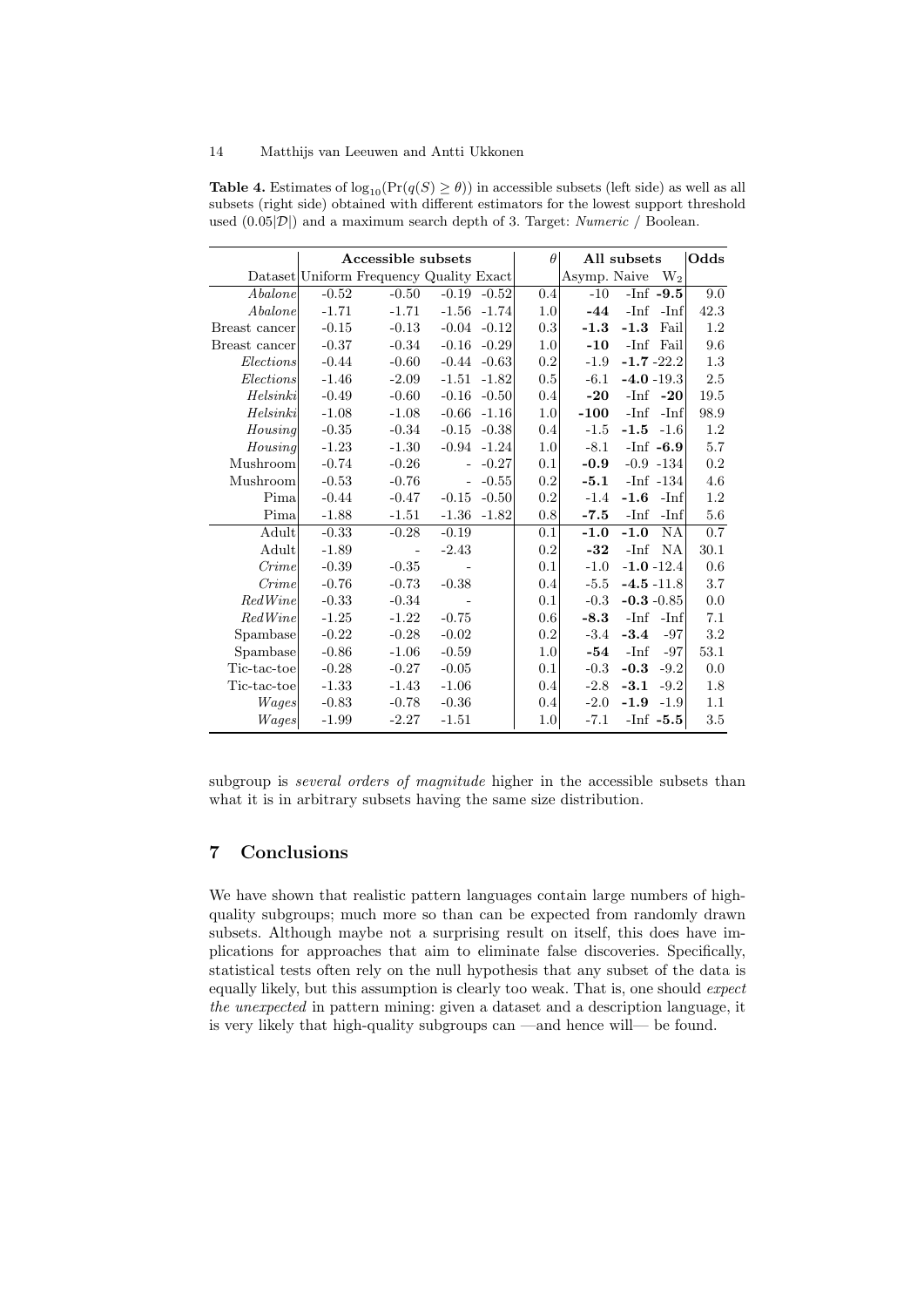Note that we do not claim that significance testing is unusable in the context of pattern mining; existing approaches can certainly help to identify obvious false discoveries. Our analysis does demonstrate, however, that it is of interest to investigate significance tests for description languages (rather than individual patterns) that take the inherent structure of accessible subsets into account.

### References

- 1. Dong, G., Zhang, X., Wong, L., Li, J.: CAEP: Classification by aggregating emerging patterns. In: Proceedings of DS'99. pp. 30–42 (1999)
- 2. Duivesteijn, W., Knobbe, A.: Exploiting false discoveries statistical validation of patterns and quality measures in subgroup discovery. In: Proceedings of the ICDM'11. pp. 151–160 (2011)
- 3. Gionis, A., Mannila, H., Mielikäinen, T., Tsaparas, P.: Assessing data mining results via swap randomization. ACM Trans. Knowl. Discov. Data 1(3) (Dec 2007)
- 4. Good, P.I.: Permutation, parametric and bootstrap tests of hypotheses. Springer Verlag, 3rd edn. (2005)
- 5. Grosskreutz, H., R¨uping, S.: On subgroup discovery in numerical domains. Data Mining and Knowledge Discovery 19(2), 210–226 (2009)
- 6. Hämäläinen, W.: Kingfisher: an efficient algorithm for searching for both positive and negative dependency rules with statistical significance measures. Knowl. Inf. Syst. 32(2), 383–414 (2012)
- 7. Klösgen, W.: Advances in Knowledge Discovery and Data Mining, chap. Explora: A Multipattern and Multistrategy Discovery Assistant, pp. 249–271 (1996)
- 8. Knuth, D.: Estimating the efficiency of backtrack programs. Mathematics of computation 29(129), 122–136 (1975)
- 9. van Leeuwen, M., Knobbe, A.: Non-redundant subgroup discovery in large and complex data. In: Proceedings of the ECML PKDD'11. pp. 459–474 (2011)
- 10. van Leeuwen, M., Ukkonen, A.: Fast estimation of the pattern frequency spectrum. In: Proceedings of ECML PKDD 2014. pp. 114–129 (2014)
- 11. Lemmerich, F., Puppe, F.: A critical view on automatic significance-filtering in pattern mining. In: Proceedings of ECMLPKDD'14 workshop on Statistically Sound Data Mining (2014)
- 12. Llinares-López, F., Sugiyama, M., Papaxanthos, L., Borgwardt, K.M.: Fast and memory-efficient significant pattern mining via permutation testing. In: Proceedings of KDD 2015. pp. 725–734 (2015)
- 13. Minato, S., Uno, T., Tsuda, K., Terada, A., Sese, J.: A fast method of statistical assessment for combinatorial hypotheses based on frequent itemset enumeration. In: Proceedings of ECML PKDD 2014. pp. 422–436 (2014)
- 14. Motwani, R., Raghavan, P.: Randomized Algorithms. Cambridge Univ.Press (1995)
- 15. Ojala, M., Garriga, G.C.: Permutation tests for studying classifier performance. Journal of Machine Learning Research 11, 1833–1863 (2010)
- 16. Pasquier, N., Bastide, Y., Taouil, R., Lakhal, L.: Discovering frequent closed itemsets for association rules. In: Proceedings of the ICDT'99. pp. 398–416 (1999)
- 17. Terada, A., Okada-Hatakeyama, M., Tsuda, K., Sese, J.: Statistical significance of combinatorial regulations. Proceedings of the National Academy of Sciences 110(32), 12996–13001 (2013)
- 18. Webb, G.I.: Discovering significant patterns. Machine Learning 68(1), 1–33 (2007)
- 19. Wrobel, S.: An algorithm for multi-relational discovery of subgroups. In: Proceedings of PKDD 1997. pp. 78–87. Springer, Heidelberg (1997)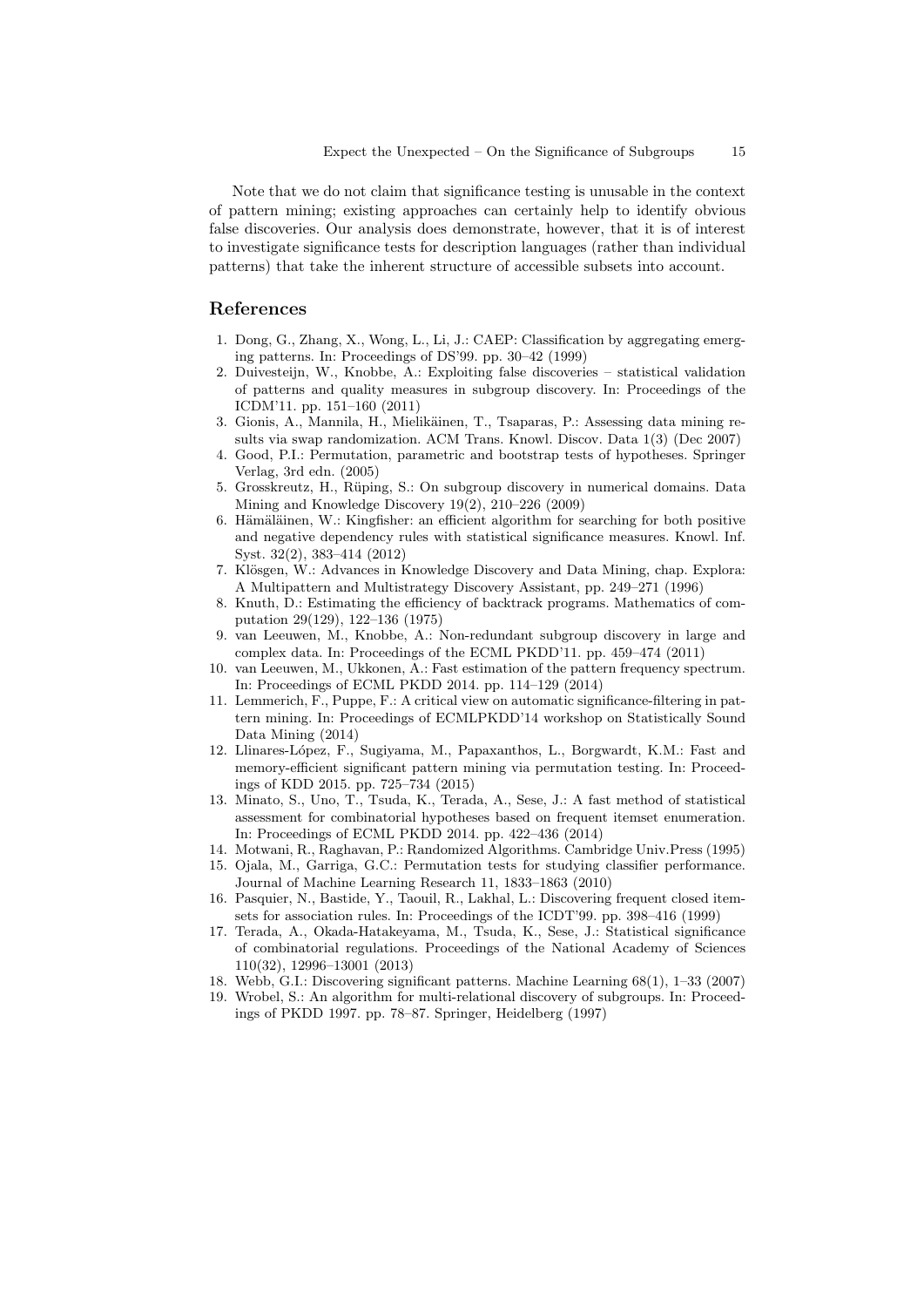### A Appendix

### A.1 Derivation of Equation 7

By definition we have

$$
\mathrm{E}_{\mathrm{unif}}[\mathbb{I}\{q(S)\geq\theta\}]=\sum_{S}p(S)\mathbb{I}\{q(S)\geq\theta\},
$$

where the sum is taken over all subsets of size k, and  $p(S)$  is the uniform distribution over all such subsets. Let  $p'(S)$  denote an alternative probability distribution over subsets. Now we can multiply every term in the sum with  $\frac{p'(S)}{p'(S)} = 1$ , and obtain

$$
\sum_{S} p(S) \mathbb{I}\{q(S) \ge \theta\} = \sum_{S} p'(S) \frac{p(S)}{p'(S)} \mathbb{I}\{q(S) \ge \theta\}
$$

$$
= \sum_{S} p'(S)W(S) \mathbb{I}\{q(S) \ge \theta\}
$$

$$
= \text{E}_{\text{biased}}[W(S) \mathbb{I}\{q(S) \ge \theta\}],
$$

where the weighting factor  $W(S) = \frac{p(S)}{p'(S)}$ .

#### A.2 Computing  $W(S)$  Exactly

We discuss problems with exact computation of the weighting factor  $W(S)$  under sampling without replacement. The main difficulty is in computing  $p'(S)$ , as we will show. First, let  $\pi(S)$  denote the set of all permutations of the items in the set S, and let  $\pi$  denote one of such permutations, and denote by  $\pi_i$  the i:th item of  $\pi$ . Computing the probability of a given  $\pi \in \pi(S)$  under weighted sampling without replacement requires updating the item-specific probabilites after each item is drawn as described in the main text. Let  $Pr(\pi_i \mid \pi_1 \dots \pi_{i-1})$ denote the probability of drawing item  $\pi_i$  given that we have already drawn items  $\pi_1, \ldots, \pi_{i-1}$ . (This probability is obtained by setting  $p'(\pi_1) = \ldots = p'(\pi_{i-1}) = 0$ , and normalising the remaining probabilites so that they sum up to 1.) The probability of drawing  $\pi$  is then expressed as

$$
\Pr(\pi) = \prod_{i=1}^{k} \Pr(\pi_i \mid \pi_1 \dots \pi_{i-1}),
$$

and thus the exact probability  $p'(S)$  under weighted sampling without replacement is given by

$$
p'(S) = \sum_{\pi \in \pi(S)} \Pr(\pi) = \sum_{\pi \in \pi(S)} \prod_{i=1}^{k} \Pr(\pi_i \mid \pi_1 \dots \pi_{i-1}).
$$

However, as there are k! permutations in  $\pi(S)$ , computing the sum above is infeasible for all but very small  $k$ .